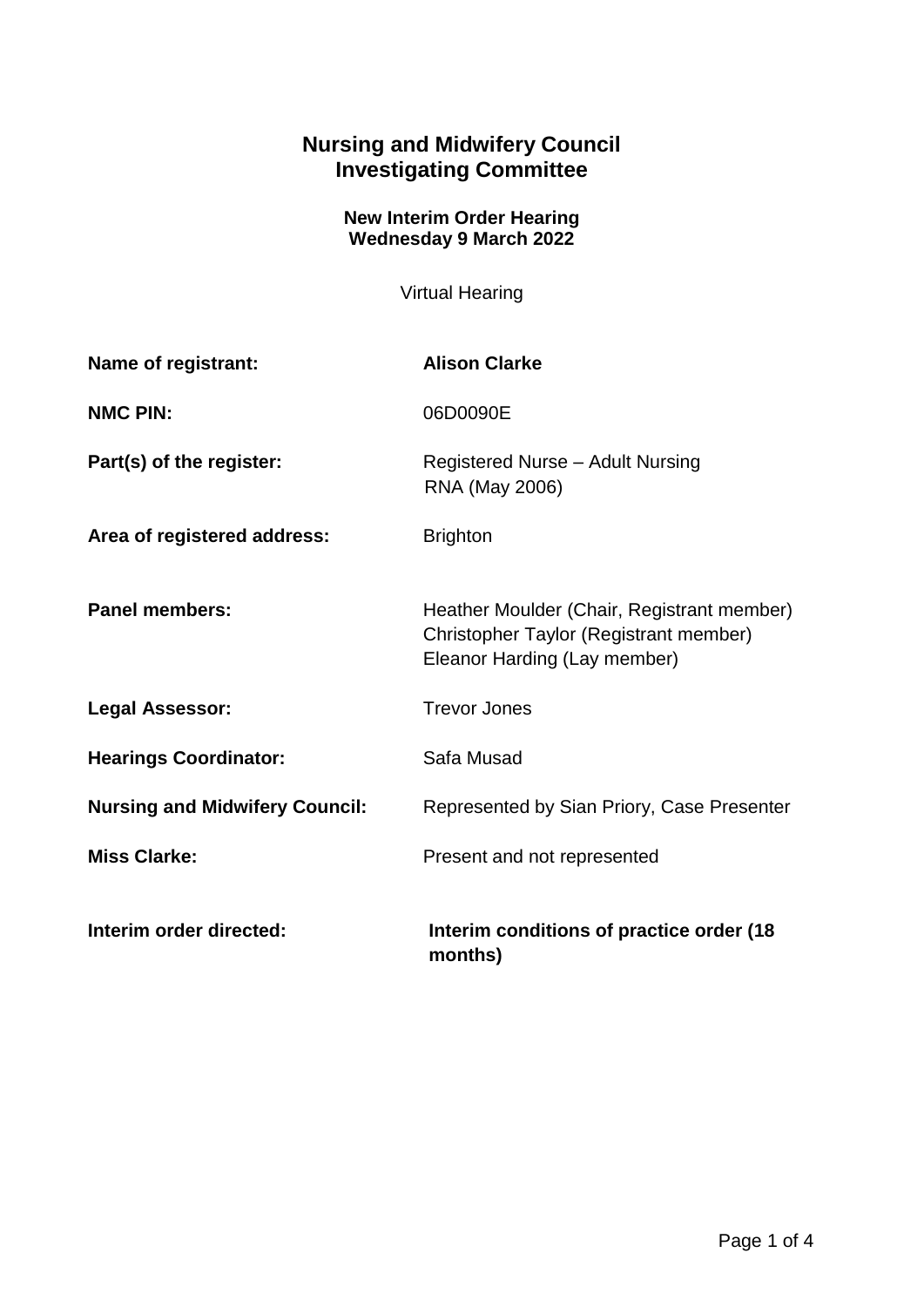## **Decision and reasons on interim order**

The panel decided to make an interim conditions of practice order for a period of 18 months.

The panel has determined that the following conditions are proportionate and appropriate:

'For the purposes of these conditions, 'employment' and 'work' mean any paid or unpaid post in a nursing, midwifery or nursing associate role. Also, 'course of study' and 'course' mean any course of educational study connected to nursing, midwifery or nursing associates.'

- 1. [PRIVATE].
- 2. [PRIVATE].
- 3. [PRIVATE].
- 4. You must limit your nursing practice to one substantive employer and this must not be an agency.
- 5. You must not have access to, handle, administer or dispose of medication unless you are under direct supervision at all times.
- 6. You must ensure that you are supervised by a registered nurse any time you are working. Your supervision must consist of working at all times on the same shift as, but not always directly observed by, a registered nurse.
- 7. [PRIVATE].
- 8. [PRIVATE].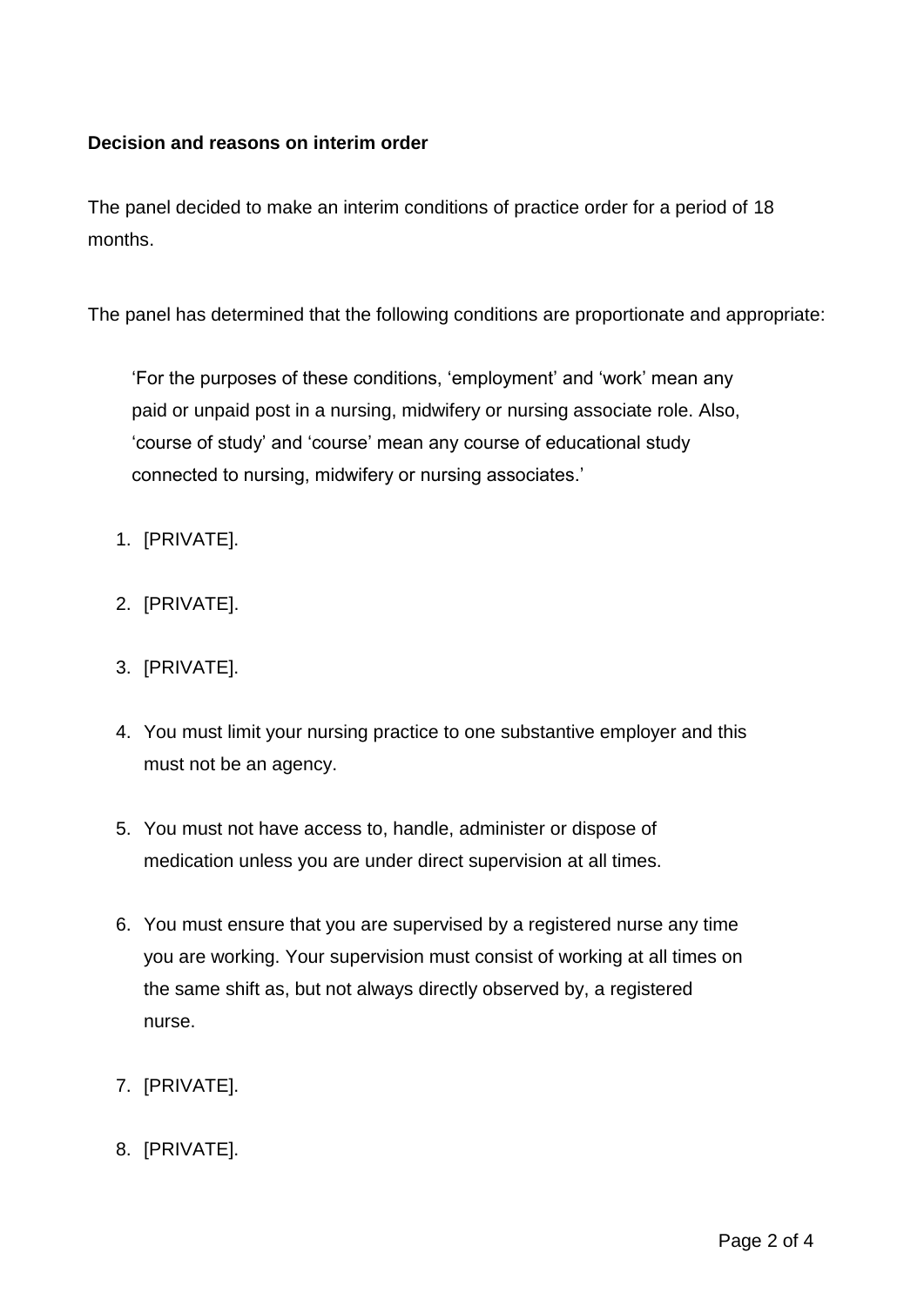- 9. [PRIVATE].
- 10.[PRIVATE].

## 11.[PRIVATE].

- 12.You must keep the NMC informed about anywhere you are working by:
	- a) Telling your case officer within seven days of accepting or leaving any employment.
	- b) Giving your case officer your employer's contact details.

13.You must keep the NMC informed about anywhere you are studying by:

- a) Telling your case officer within seven days of accepting any course of study.
- b) Giving your case officer the name and contact details of the organisation offering that course of study.

14.You must immediately give a copy of these conditions to:

- a) Any organisation or person you work for.
- b) Any employers you apply to for work (at the time of application).
- c) Any establishment you apply to (at the time of application), or with which you are already enrolled, for a course of study.
- 15.You must tell your case officer, within seven days of your becoming aware of:
	- a) Any clinical incident you are involved in.
	- b) Any investigation started against you.
	- c) Any disciplinary proceedings taken against you.
- 16.You must allow your case officer to share, as necessary, details about